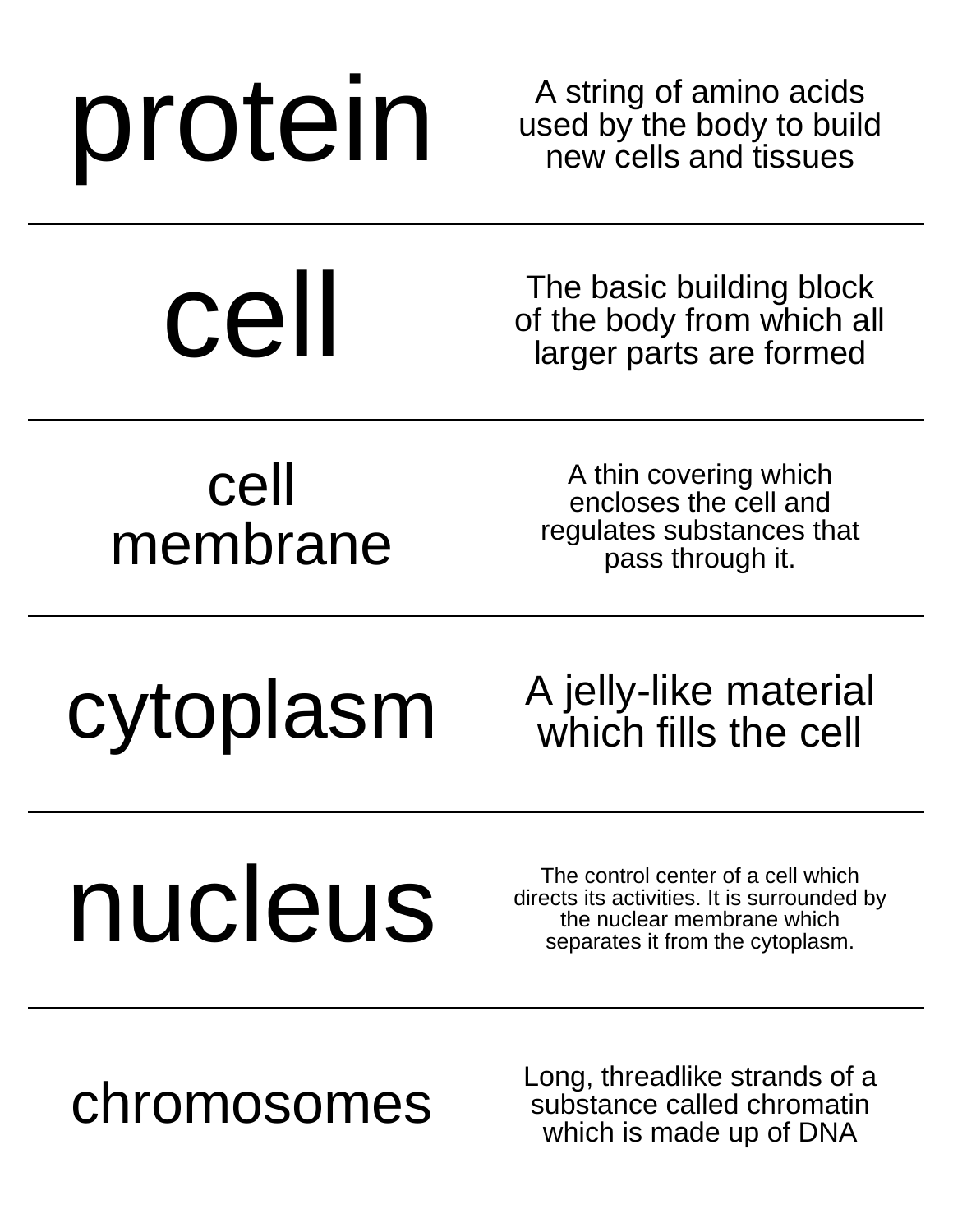| DNA                      | proteins which make up<br>genes which control the<br>passing on of characteristics<br>from parents to offspring           |
|--------------------------|---------------------------------------------------------------------------------------------------------------------------|
| organelles               | Small structures found in<br>the cytoplasm which<br>have particular jobs to do                                            |
| mitochondria             | The power plants of the cell<br>which convert food into<br>energy the cell uses to grow,<br>divide, and do its work.      |
| endoplasmic<br>reticulum | A network of membranes with<br>pouches that store proteins<br>and help channel substances<br>to various parts of the cell |
| Golgi<br>apparatus       | Flat membrane sacs that<br>process proteins and other<br>substances produced in the<br>cell.                              |
| Lysosomes                | Round bodies containing<br>enzymes that can break<br>down many substances                                                 |